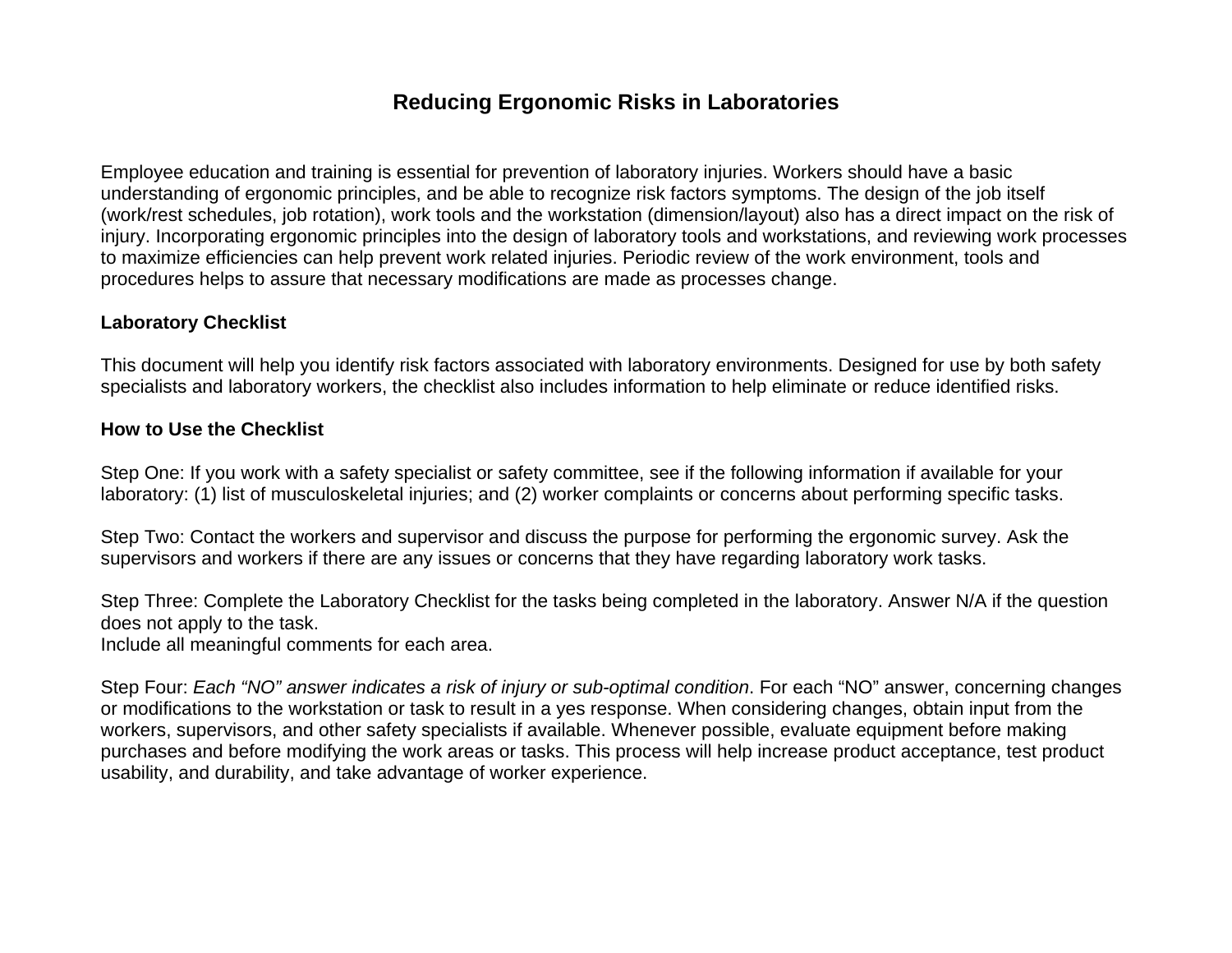## **Laboratory Ergonomics Checklist**

|                                                                                                                                                                                                    | Yes | N <sub>0</sub> | <b>Change/Modification</b>                                                                                                                                                                  | <b>Comments</b> |
|----------------------------------------------------------------------------------------------------------------------------------------------------------------------------------------------------|-----|----------------|---------------------------------------------------------------------------------------------------------------------------------------------------------------------------------------------|-----------------|
| <b>Standing Bench</b>                                                                                                                                                                              |     |                |                                                                                                                                                                                             |                 |
| 1. Is the height of the bench<br>appropriate for the work performed?<br>a. Work can be positioned close to<br>elbow height $({\sim} 36-40")$<br>b. Work can be performed with<br>shoulders relaxed |     |                | Adjustable height benches<br>Adjustable chair<br>Temporary standing platforms<br>Move the task to a seated bench<br>with adjustable chair                                                   |                 |
| Are primary work tools and supplies<br>located within arm's reach (4-18")<br>from table edge?                                                                                                      |     |                | Reposition tools and supplies<br>within 18" distance<br>Provide tool organizers, turntable<br>workstations, turntables, storage<br>bins, pipette holders and carousels                      |                 |
| Is there knee and foot clearance<br>3.<br>when completing standing tasks in<br>front of the bench?<br>a. 4" deep knee clearance<br>4" high and 4" deep foot<br>$\mathbf{b}$ .<br>clearance         |     |                | Work at open bench cut outs<br>Remove supplies and equipment<br>from bench cut out areas<br>Modify bench surface with clamp<br>on cut out extensions to increase<br>knee and foot clearance |                 |
| 4. Is a foot rail or prop available (6"<br>from floor)                                                                                                                                             |     |                | Install rails or foot props<br>Use footrest<br>If bench has undersurface cabinet,<br>open or remove door and place foot<br>on lower shelf                                                   |                 |
| 5. Are there floor mats in areas where<br>prolonged standing tasks are<br>completed?                                                                                                               |     |                | Provide floor mats<br>Use cushioned shoes and in-soles                                                                                                                                      |                 |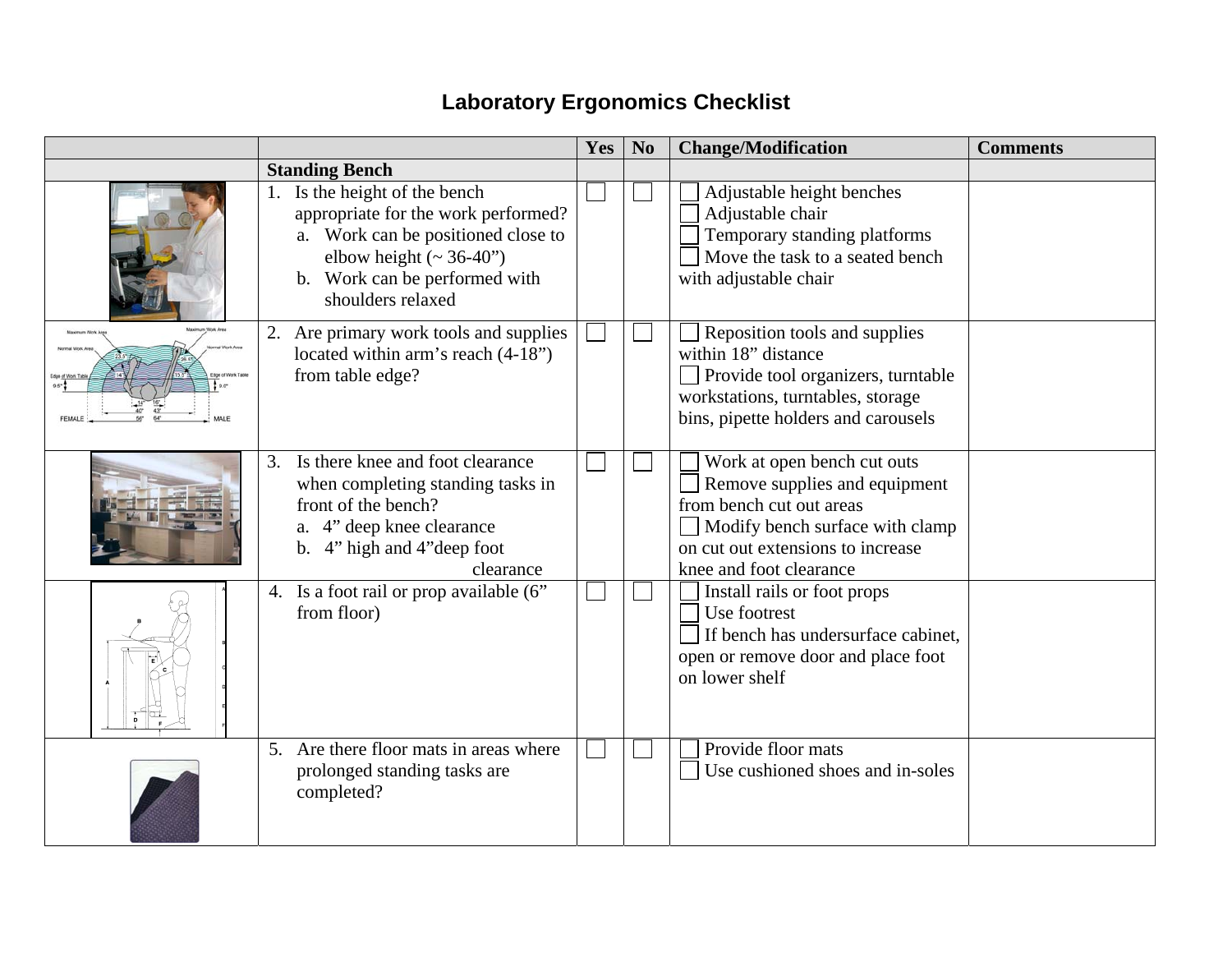|                                                                                                       | Yes | N <sub>0</sub> | <b>Change/Modification</b>                                                                                                                                                                        | <b>Comments</b> |
|-------------------------------------------------------------------------------------------------------|-----|----------------|---------------------------------------------------------------------------------------------------------------------------------------------------------------------------------------------------|-----------------|
| 6. Does the bench have rounded or<br>padded edges to reduce contact<br>stress?                        |     |                | Add edge rests and protectors to<br>eliminate sharp edges<br>Use gel pads on surface to protect<br>elbows<br>Wear custom padded sleeves<br>under lab coat                                         |                 |
| 7. Is standing bench available for tasks<br>requiring frequent movement<br>between workstations?      |     |                | Redesign work to reduce<br>movement between stations to<br>optimize workflow                                                                                                                      |                 |
| <b>Seated Bench</b>                                                                                   |     |                |                                                                                                                                                                                                   |                 |
| 8. Are bench cutouts available for<br>seated workers?<br>Minimum 15" depth<br>Minimum 20" width<br>b. |     |                | Redesign benches to provide cut-<br>outs for seated work<br>Provide sit-stand chairs to<br>improve knee clearance when<br>working<br>Clear out cutouts if cluttered with<br>supplies or equipment |                 |
| Are work items within close reach?<br>9.<br>a. Maximum 24"                                            |     |                | Reposition tools and supplies<br>within 24" distance<br>Provide tool organizers, turntable<br>workstations, turntables, storage<br>bins, pipette holders and carousels                            |                 |
| 10. Is seated bench available for tasks<br>requiring precision and close<br>inspection?               |     |                | Provide arm supports for stability<br>if not available<br>Provide sit-stand stools<br>Provide adjustable work<br>platforms to position work at optimal<br>height                                  |                 |
| <b>Laboratory Chairs</b>                                                                              |     |                |                                                                                                                                                                                                   |                 |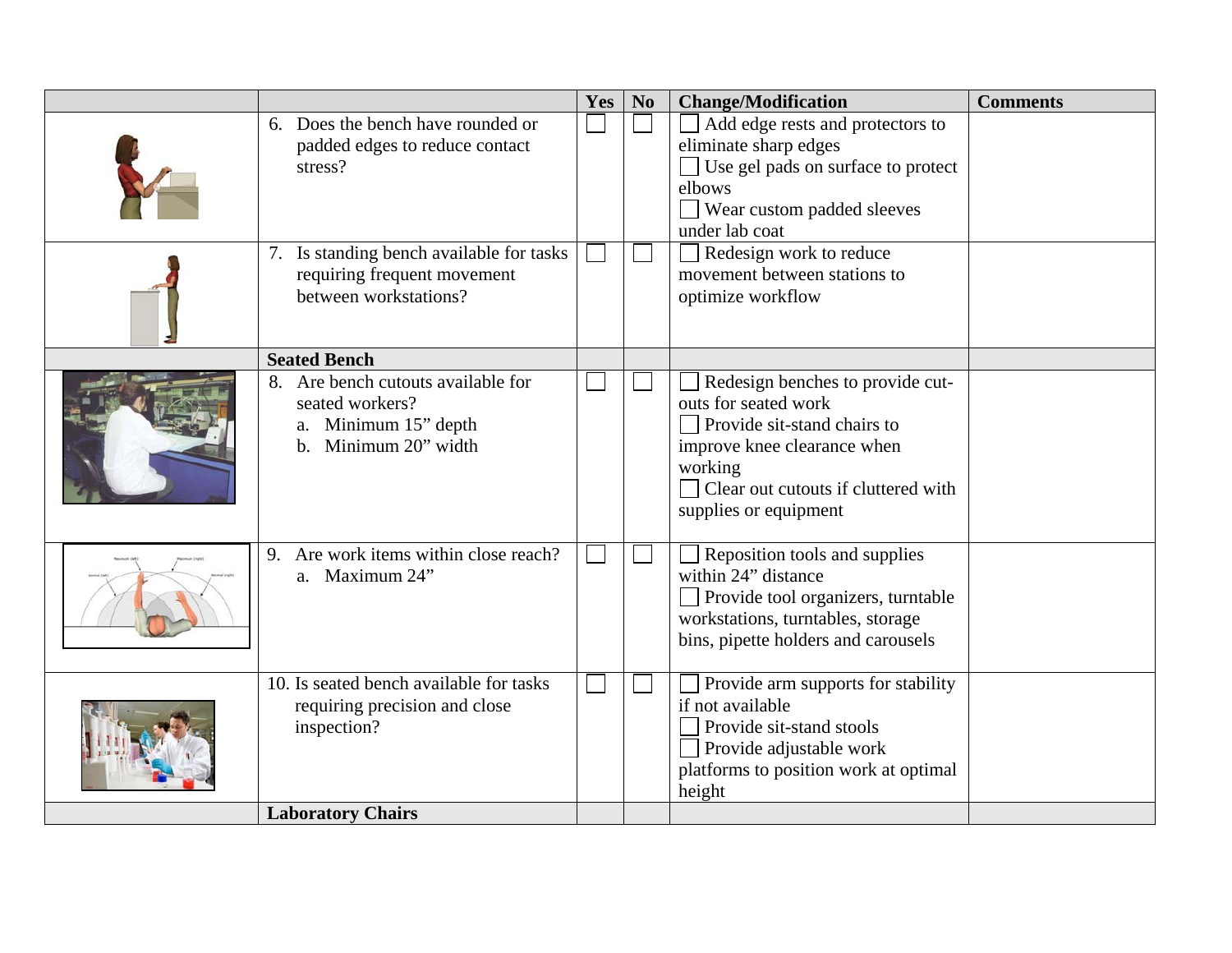|                |                                                                                                                                                                                                    | Yes | N <sub>0</sub> | <b>Change/Modification</b>                                                                                                                                      | <b>Comments</b> |
|----------------|----------------------------------------------------------------------------------------------------------------------------------------------------------------------------------------------------|-----|----------------|-----------------------------------------------------------------------------------------------------------------------------------------------------------------|-----------------|
|                | 11. Can the laboratory chairs be<br>adjusted to accommodate all<br>workers?<br>Seat height appropriate for work<br>a.<br>at height of benches?<br>b. Feet supported on floor, ring or<br>footrest? |     |                | Provide chairs with adjustable<br>height and angle seats and backrests<br>Provide chairs with foot rings<br>Provide footrests                                   |                 |
|                | 12. Are armrests adjustable or<br>removable if they interfere with<br>work?                                                                                                                        |     |                | Adjust armrests to provide<br>support with shoulders in neutral<br>postures<br>Remove armrests                                                                  |                 |
|                | 13. Are appropriate footrests or<br>footrings provided?                                                                                                                                            |     |                | Provide industrial footrest<br>Install foot ring on chair<br>Install rail or platform                                                                           |                 |
|                | 14. Do employees know how to adjust<br>chairs?                                                                                                                                                     |     |                | Train employees to adjust chair                                                                                                                                 |                 |
|                | <b>Microscopes</b>                                                                                                                                                                                 |     |                |                                                                                                                                                                 |                 |
| <b>CORRECT</b> | 15. Can employees view the eyepiece<br>with neutral neck, shoulder and<br>back postures? (Neck flexion $<$ 25 $^{\circ}$ ,<br>shoulders relaxed, back upright and<br>supported by chair?)          |     |                | Reposition microscope<br>Adjust height<br>Adjust angle<br>Reposition worker<br>Adjust posture<br>Adjust seat height<br>Adjust seat angle<br>use arm support/pad |                 |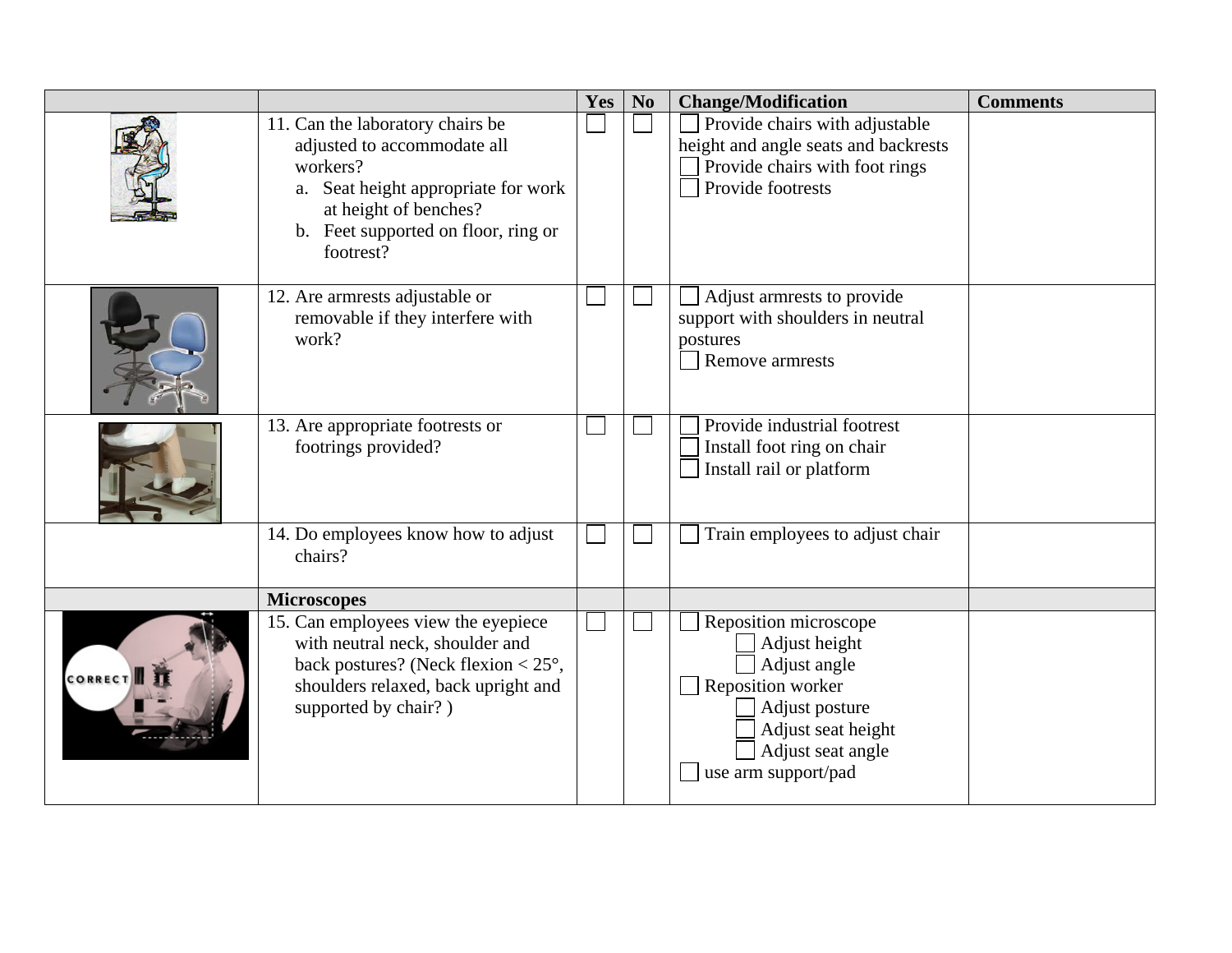|                   |                                                                                                                           | Yes | N <sub>o</sub> | <b>Change/Modification</b>                                                                                                                                                     | <b>Comments</b> |
|-------------------|---------------------------------------------------------------------------------------------------------------------------|-----|----------------|--------------------------------------------------------------------------------------------------------------------------------------------------------------------------------|-----------------|
|                   | 16. Is the microscope positioned within<br>easy reach of the worker?<br>(Generally close to the edge of the<br>workbench) |     |                | Reposition microscope<br>$\Box$ Move closer to front of<br>counter<br>Reposition worker<br>Adjust posture<br>Sit closer to bench                                               |                 |
| <b>BY.ynoconO</b> | 7. Can the microscope be positioned to<br>promote neutral head, neck,<br>shoulders and arm postures when<br>used?         |     |                | Reposition microscope<br>Use microscope adapters<br>Positioning plate<br>Ergo adapter<br>Scopease<br>Optical wedge<br>Extended eyetube<br>Eyepiece adapter<br>Use video system |                 |
|                   | 18. Are arms supported by worksurface,<br>chair armrests, or pads for<br>prolonged work?                                  |     |                | Use arm supports<br>Use pads<br>Adjust armrests<br>Adjust worker position                                                                                                      |                 |
|                   | 19. Can the worker use the microscope<br>controls with arms supported and<br>relaxed?                                     |     |                | Reposition microscope<br>Use microscope adapters<br>Use arm supports/pads<br>Adjust armrests<br>Adjust worker position                                                         |                 |
|                   | 20. Is there sufficient legroom and foot<br>support when using the microscope?                                            |     |                | Work at bench cut-out<br>Clear cut-out of clutter<br>Provide footrest<br>Provide foot ring                                                                                     |                 |
|                   | 21. Are microscope work breaks<br>provided?                                                                               |     |                | Institute work rotation<br>Institute work breaks                                                                                                                               |                 |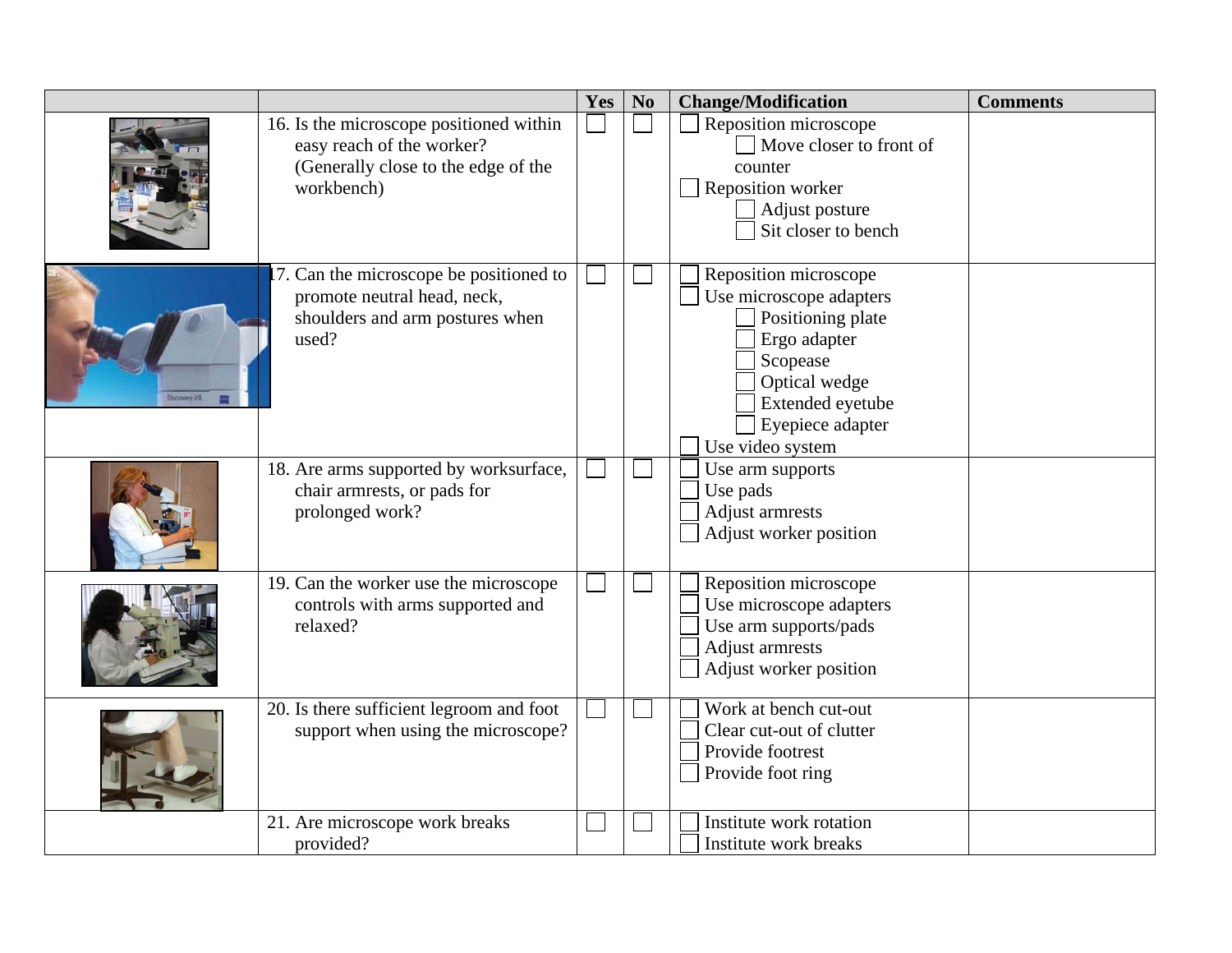|                                                                                                                           | Yes | N <sub>0</sub> | <b>Change/Modification</b>                                                                                             | <b>Comments</b> |
|---------------------------------------------------------------------------------------------------------------------------|-----|----------------|------------------------------------------------------------------------------------------------------------------------|-----------------|
| <b>Pipettes</b>                                                                                                           |     |                |                                                                                                                        |                 |
| 22. Is manual pipette use limited to less<br>than 4 hours per day?                                                        |     |                | Institute work rotation<br>Institute work breaks<br>Consider use of alternative<br>pipettes                            |                 |
| 23. If pipette use is more than 4 hours<br>per day, are multi-channel,<br>electronic or latch mode pipettes<br>available? |     |                | Evaluate use of alternative<br>pipettes<br>Electronic<br>Latch-mode<br>Multi-channel                                   |                 |
| 24. Have employees been trained to<br>select appropriate pipettes for<br>pipetting task?                                  |     |                | Employee training                                                                                                      |                 |
| 25. Are racks, trays, beakers and<br>supplies available and placed within<br>easy reach?                                  |     |                | Provide racks and trays<br>Position supplies within close<br>reach<br>Use pipette racks and organizers<br>$\mathbf{I}$ |                 |
| 26. Are vials, tubes and receptacles as<br>low profile as possible?                                                       |     |                | Provide short beakers and vials<br>Provide short tips and tubes<br>provide short/angled waste<br>receptacles           |                 |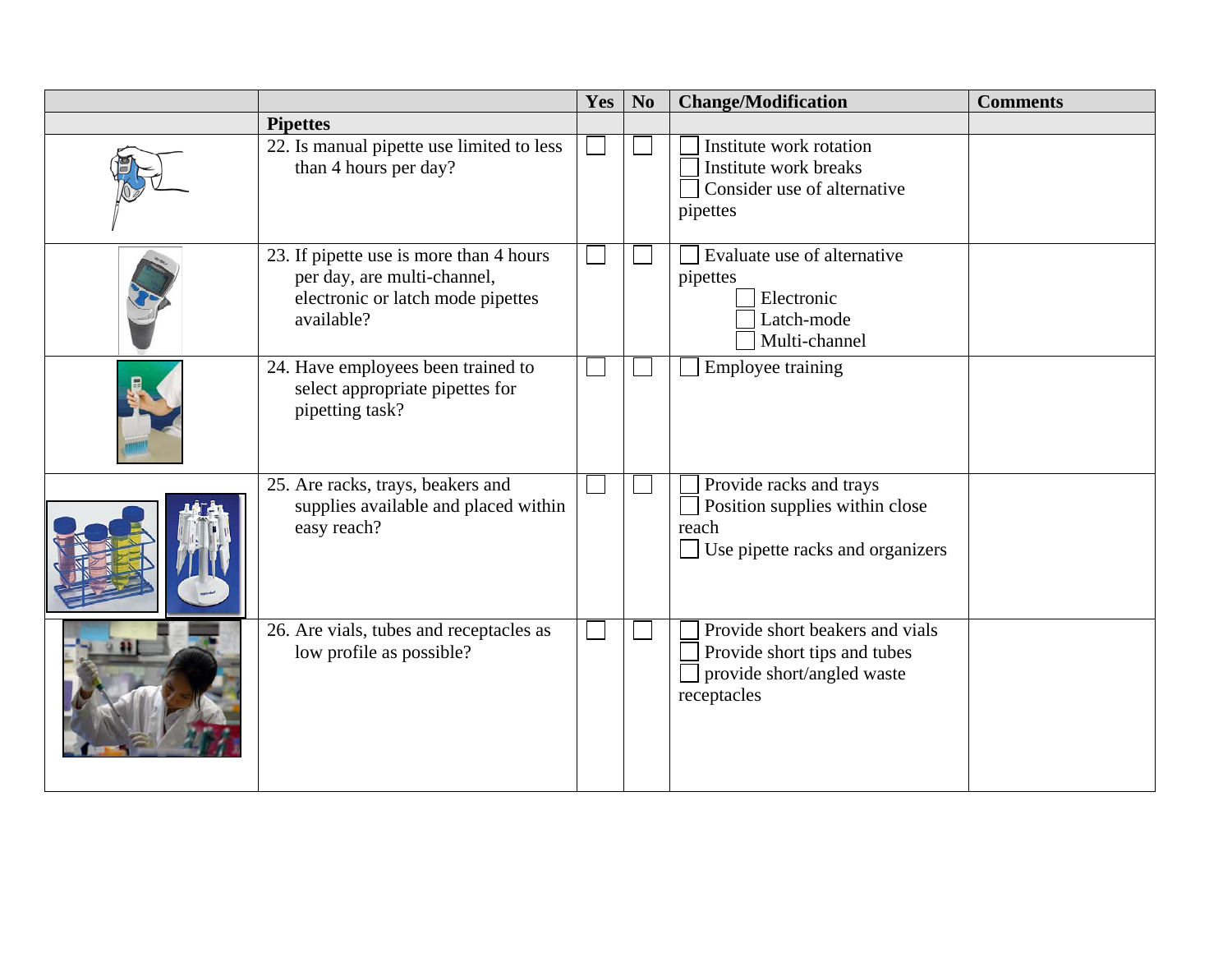|                                                                                                                                                                     | Yes | N <sub>o</sub> | <b>Change/Modification</b>                                                                                                   | <b>Comments</b> |
|---------------------------------------------------------------------------------------------------------------------------------------------------------------------|-----|----------------|------------------------------------------------------------------------------------------------------------------------------|-----------------|
| 27. Do workers pipette with shoulders<br>relaxed, and arms and wrists in<br>neutral postures?                                                                       |     |                | Employee posture training<br>Adjust work position<br>Adjust workstation set-up                                               |                 |
| 28. Are rest breaks provided?                                                                                                                                       |     |                | provide work breaks or work<br>rotation                                                                                      |                 |
| Micromanipulation                                                                                                                                                   |     |                |                                                                                                                              |                 |
| 29. If forceps are used for prolonged<br>periods, are locking mechanisms, o-<br>rings or other adapted aides used to<br>reduce prolonged or static pinch<br>forces? |     |                | Provide adapted tweezers/forceps<br>O-rings<br>Pads/foam grips<br>Self-closing<br>Low force tools<br>Alternate fingers/hands |                 |
| 30. Are vials easy to cap and thread?                                                                                                                               |     |                | Provide easy opening caps<br>Provide vials with minimal<br>number of threads                                                 |                 |
| 31. Are cap openers available?                                                                                                                                      |     |                | Provide decapping tools                                                                                                      |                 |
| 32. Are clamps and holders available to<br>support test tubes and other<br>materials that must be help for<br>prolonged periods?                                    |     |                | Provide vial clamps<br>Provide racks, holders, shelves, or<br>organizers                                                     |                 |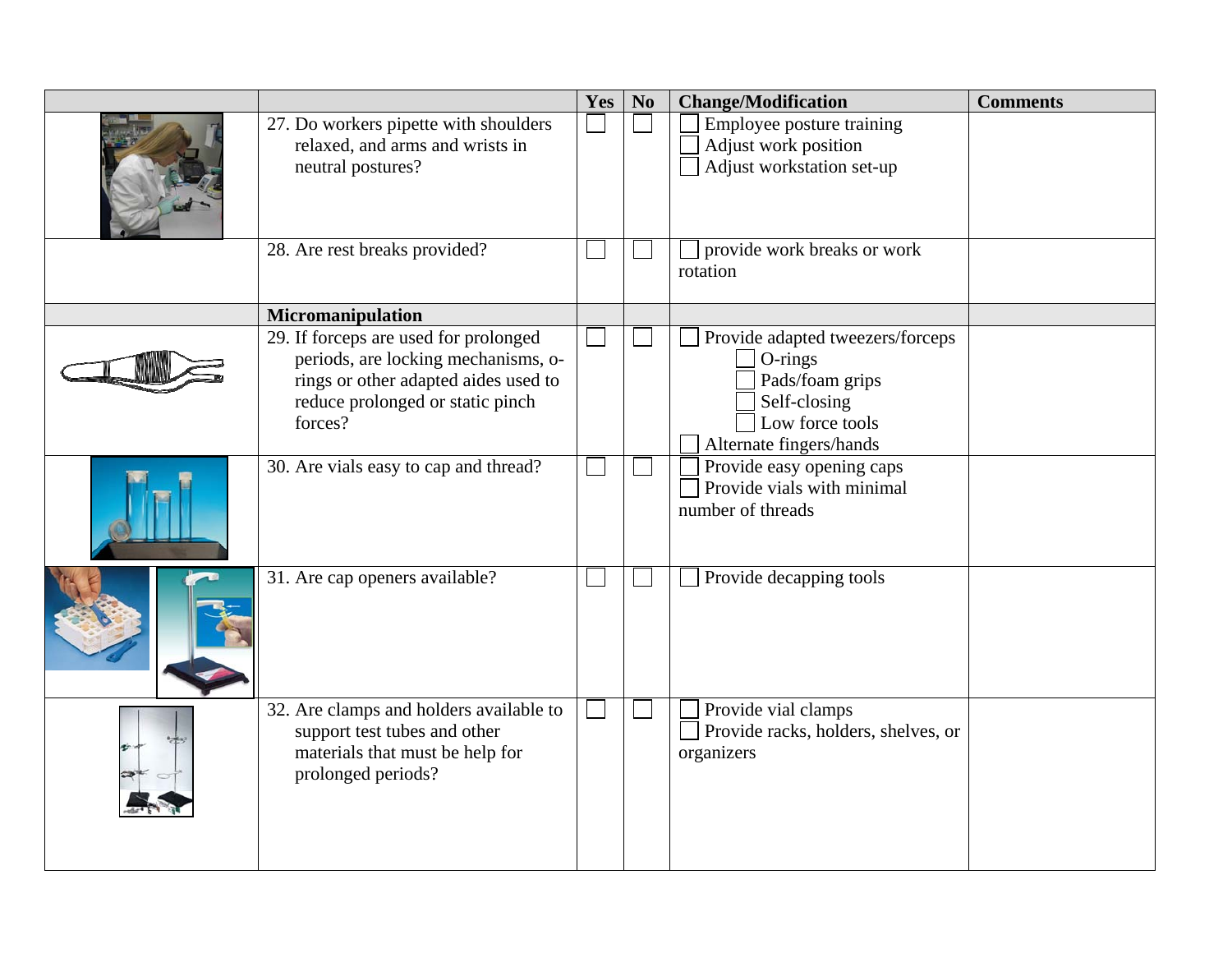|                                                                                                                                             | Yes | N <sub>o</sub> | <b>Change/Modification</b>                                                                                                                                                   | <b>Comments</b> |
|---------------------------------------------------------------------------------------------------------------------------------------------|-----|----------------|------------------------------------------------------------------------------------------------------------------------------------------------------------------------------|-----------------|
| Microtome/Cryostat                                                                                                                          |     |                |                                                                                                                                                                              |                 |
| 33. Can workers operate the microtome<br>with hands in a pistol grip position?<br>(Wrist aligned with forearm and in<br>handshake position) |     |                | Re-position worker<br>Re-position height, angle or<br>position of microtome<br>Employee training in work<br>postures<br>Use foot operated controls<br>Modify handle position |                 |
| 34. Is equipment placed in a bench cut<br>out allowing for adequate leg and<br>knee clearance?                                              |     |                | Work at bench cut-out<br>Clear area around<br>microtome/cryostat of obstacles                                                                                                |                 |
| 35. Is an adjustable chair available at<br>the microtome or cryostat that<br>provides back and foot support?                                |     |                | Provide adjustable chair<br>Provide chair with head support if<br>working in reclined position<br>Consider mirror system to<br>improve view of samples                       |                 |
| 36. Do employees have access to a<br>motorized microtome/cryostat for<br>high intensity/volume work?                                        |     |                | Consider electronic cryostat for<br>high volume workloads                                                                                                                    |                 |
| <b>Laboratory Hoods and Biosafety</b>                                                                                                       |     |                |                                                                                                                                                                              |                 |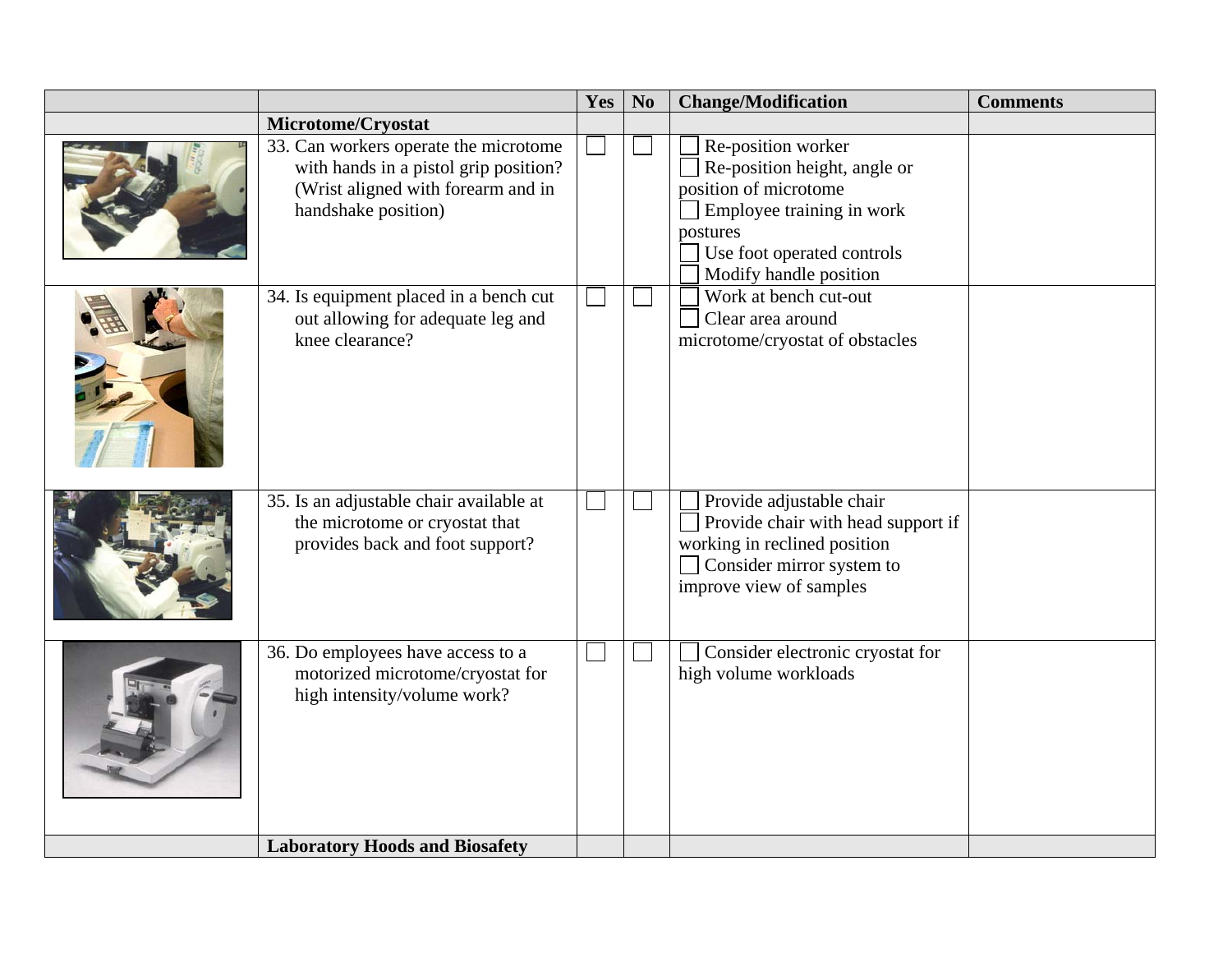|                                                                                                                  | Yes | N <sub>0</sub> | <b>Change/Modification</b>                                                                                               | <b>Comments</b> |
|------------------------------------------------------------------------------------------------------------------|-----|----------------|--------------------------------------------------------------------------------------------------------------------------|-----------------|
| <b>Cabinets</b>                                                                                                  |     |                |                                                                                                                          |                 |
| 37. Is leg, knee clearance available to<br>promote neutral sitting postures<br>when using the hood or cabinet?   |     |                | Clear knee area under cabinet or<br>hood<br>Use sit/stand stool<br>$\mathcal{L}$                                         |                 |
| 38. Can workers work with shoulders<br>relaxed when sitting or standing?                                         |     |                | Consider height adjustable hood<br>or cabinet<br>Use height adjustable stool/chair<br>$\mathcal{L}$                      |                 |
| 39. Is padding available to reduce soft<br>tissue compression (edge padding or<br>arm pads)?                     |     |                | Use elbow pads<br>Use edge padding<br>Use arm supports                                                                   |                 |
| 40. Are materials inside the hoods and<br>cabinets as close as possible to the<br>worker to avoid over-reaching? |     |                | Position receptacles within close<br>reach<br>Use turntables, rotating<br><b>College</b><br>organizers, angled platforms |                 |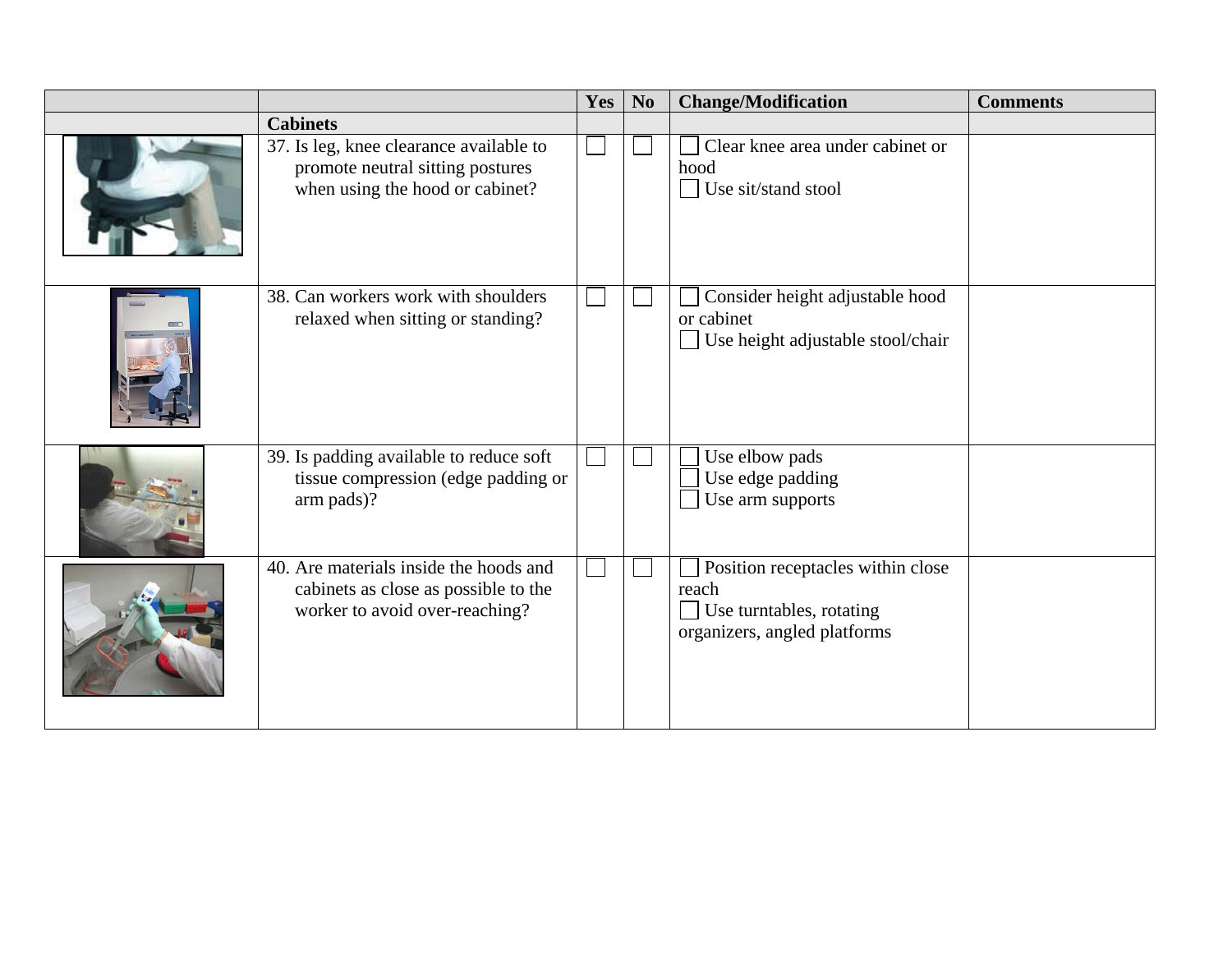|   |                                                                                                                                                                                    | Yes | N <sub>0</sub> | <b>Change/Modification</b>                                                                                  | <b>Comments</b> |
|---|------------------------------------------------------------------------------------------------------------------------------------------------------------------------------------|-----|----------------|-------------------------------------------------------------------------------------------------------------|-----------------|
|   | 41. Are vials, tubes and receptacles as<br>low profile as possible?                                                                                                                |     |                | Provide low profile vials, tubes<br>and receptacles<br>Angle receptacles to position<br>within closer reach |                 |
|   | 42. Are anti-fatigue mats used if<br>employees stand for more than 4<br>hours per day?                                                                                             |     |                | Provide anti-fatigue mats<br>Provide foam insoles for shoes<br>Provide supportive shoes                     |                 |
|   | <b>Miscellaneous</b>                                                                                                                                                               |     |                |                                                                                                             |                 |
| m | 43. Are bottle dispensers and bottom<br>dispensing carboys available to<br>dispense liquids?                                                                                       |     |                | Provide bottle dispensers<br>Provide bottom dispensing<br>carboys<br>Provide bottles with handles           |                 |
|   | 44. Is there adequate and appropropriate<br>storage for supplies?<br>a. Is sufficient space available for<br>supplies?<br>b. Are heavy bottles and boxes<br>stored on low shelves? |     |                | Provide storage for supplies<br>Place heavy items on shelves<br>between knees and chest level               |                 |